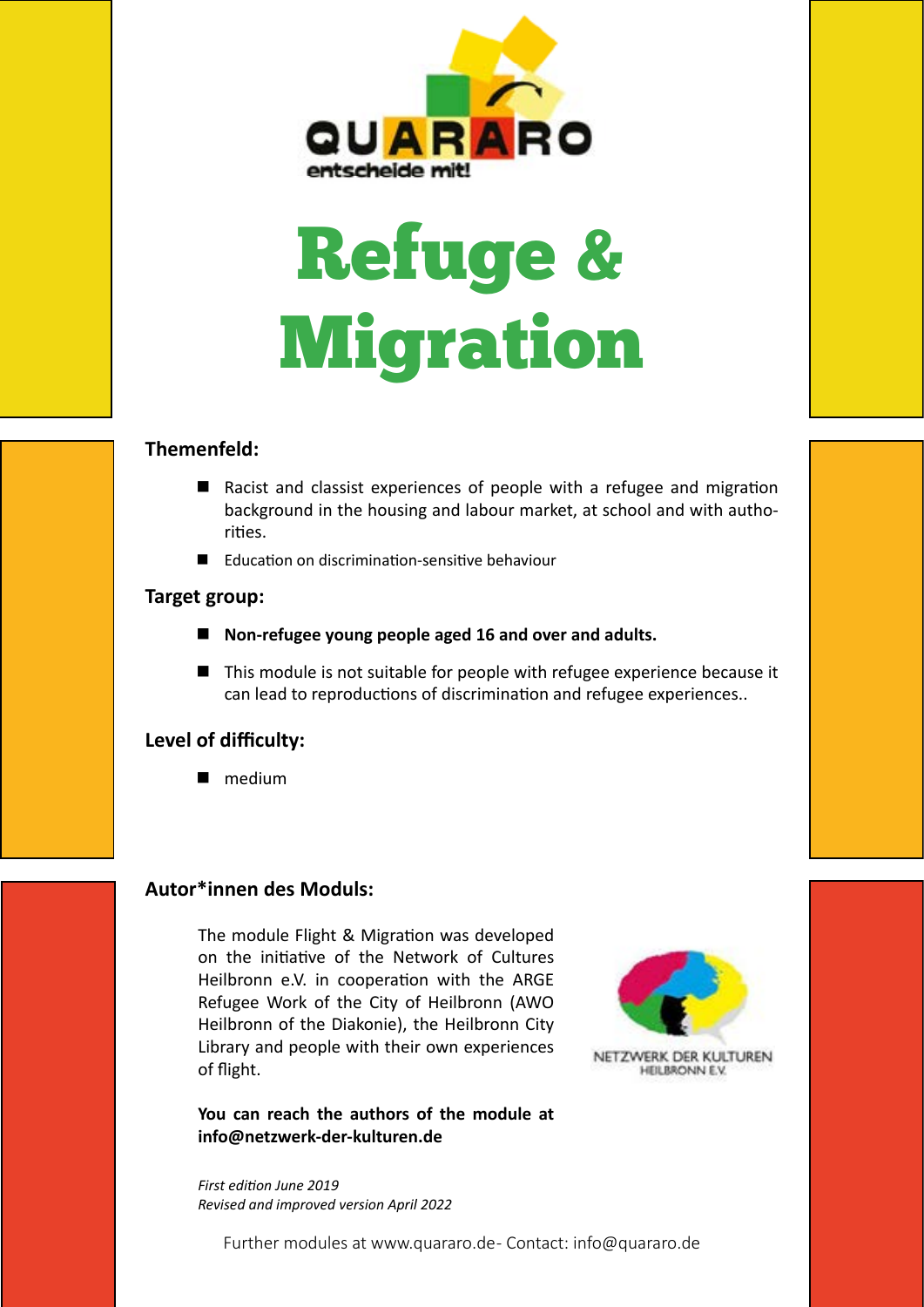





## Homesickness

Imagine you want to create a poster on the theme of "Homesickness".

**Choose three terms that you consider to**  be "homesick" and which will later appear **particularly large on your poster.**

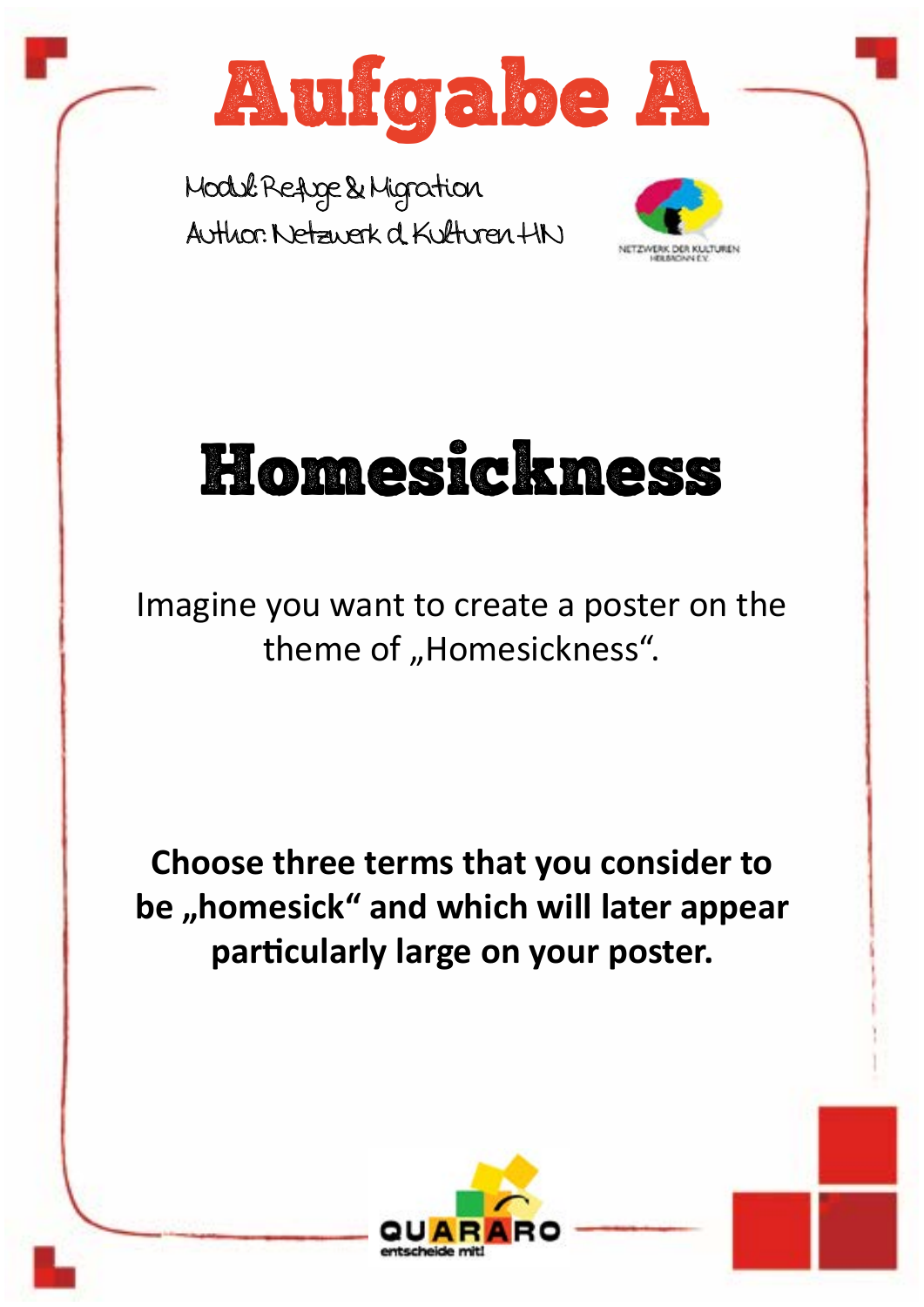







Imagine you want to create a poster on the theme of "Happiness".

**Choose three terms that make up happiness for you and which will later appear particularly large on your poster.**



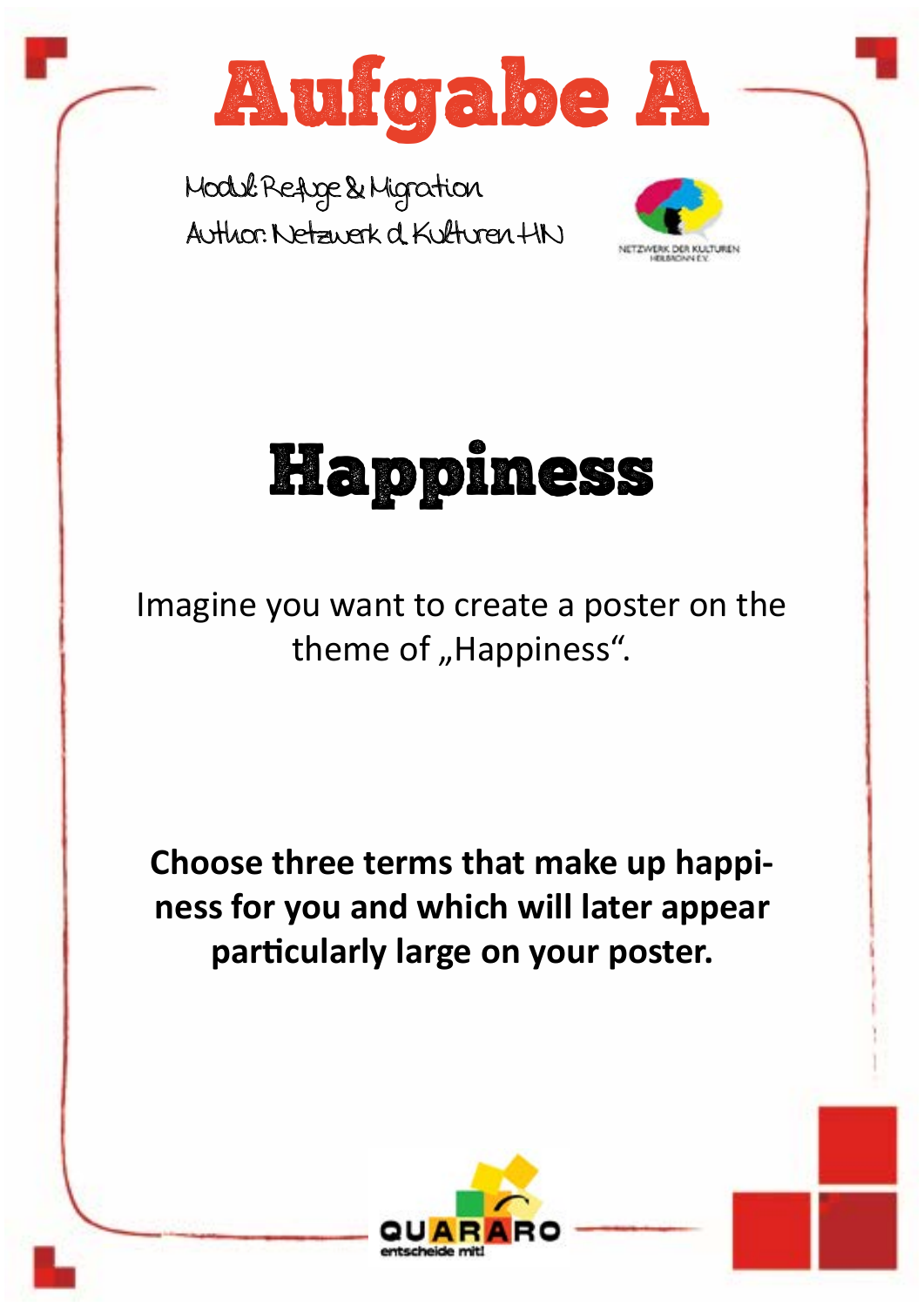







Imagine you want to create a poster on the theme of "Freedom".

## **Choose three terms that represent freedom for you and that will later appear particularly large on your poster.**



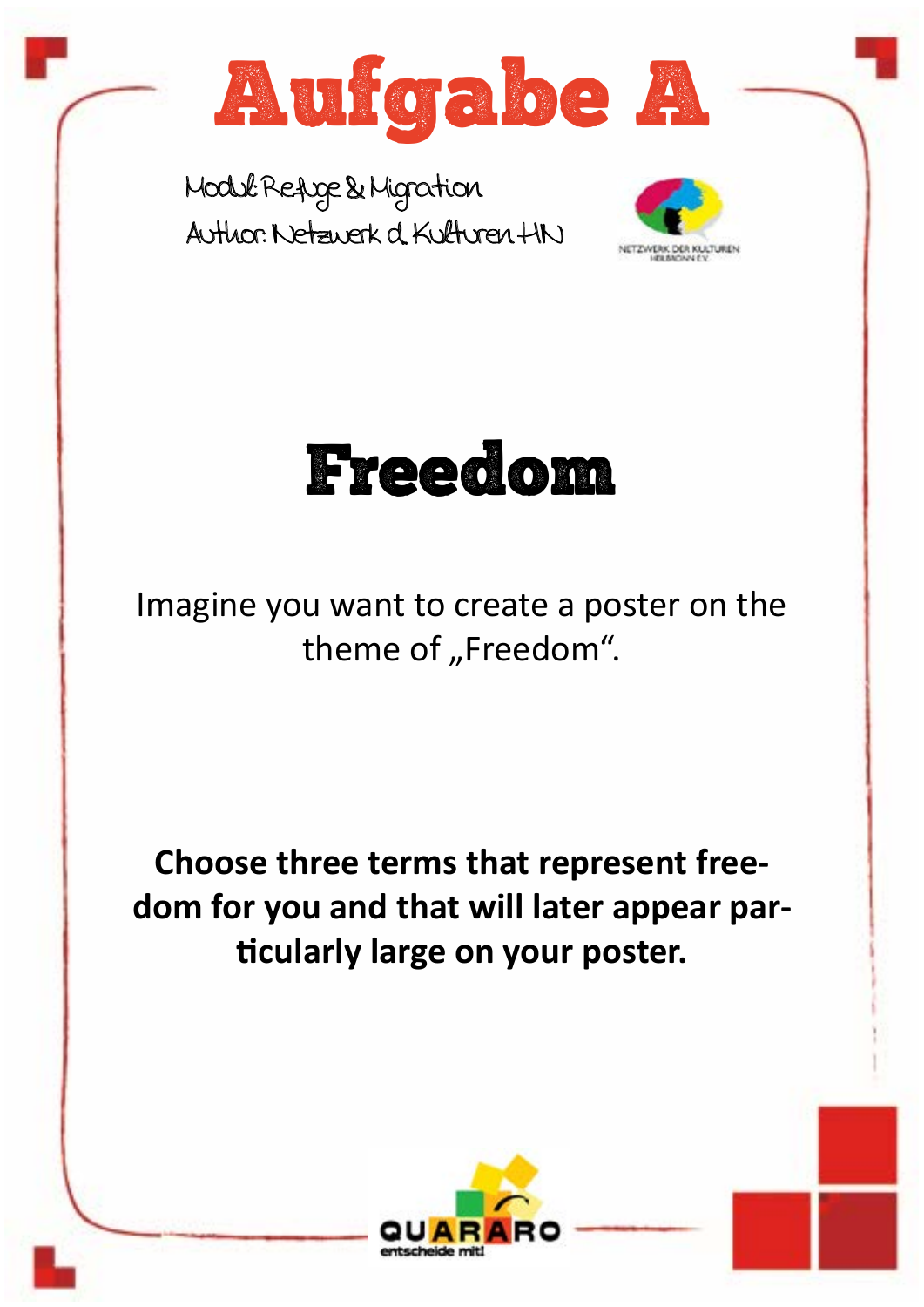





You have just arrived by train. At the station you meet a boy who is looking for help. When you speak to him, you realise that he does not speak English. You don't understand his language and he can't speak any other language.

**How do you react?**

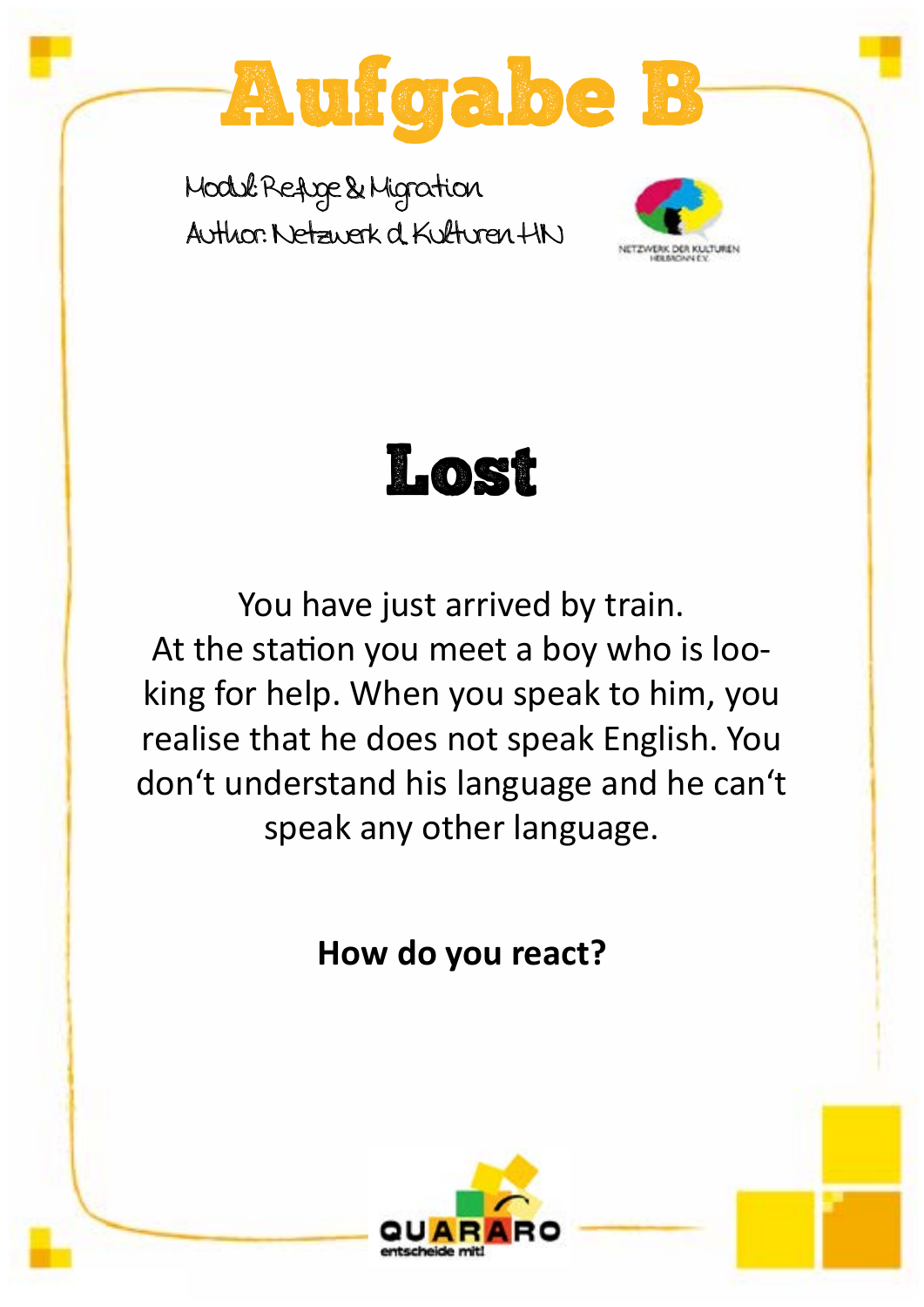



# Uncertainty

A classmate from Afghanistan is asked by asked by your class teacher if she would like a role in the class play. She starts to cry. It turns out that her family is threatened with deportation. She therefore does not know if she will still be in Germany when the play is performed.

### **How do you react?**

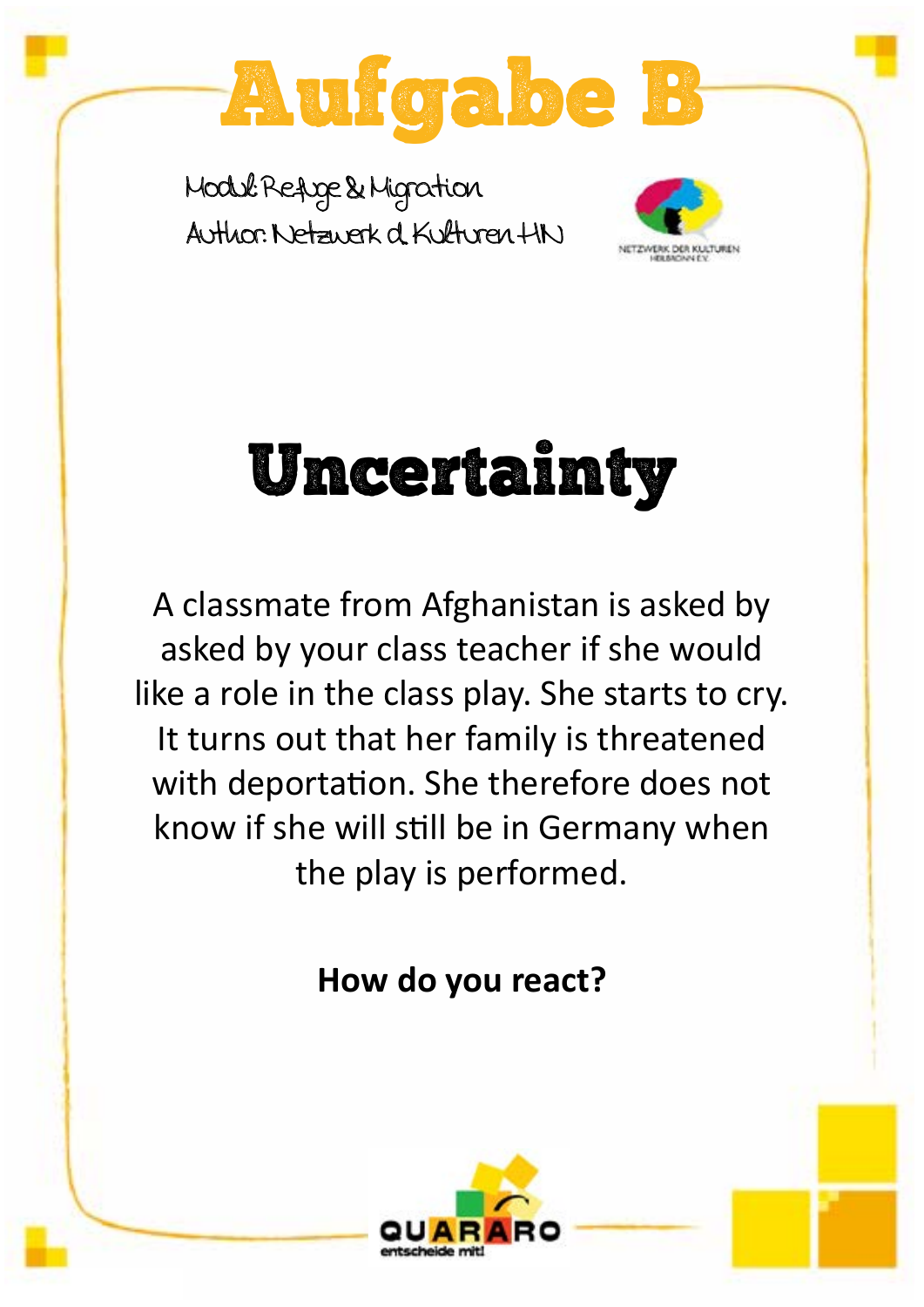



Chances

You are just graduating. Almost all of you already know what's next. Only one classmate from Turkey still hasn't found a a training place after many applications. You have heard about research results that people with foreign names have to apply much more often than others before they get a job.

### **How do you react?**

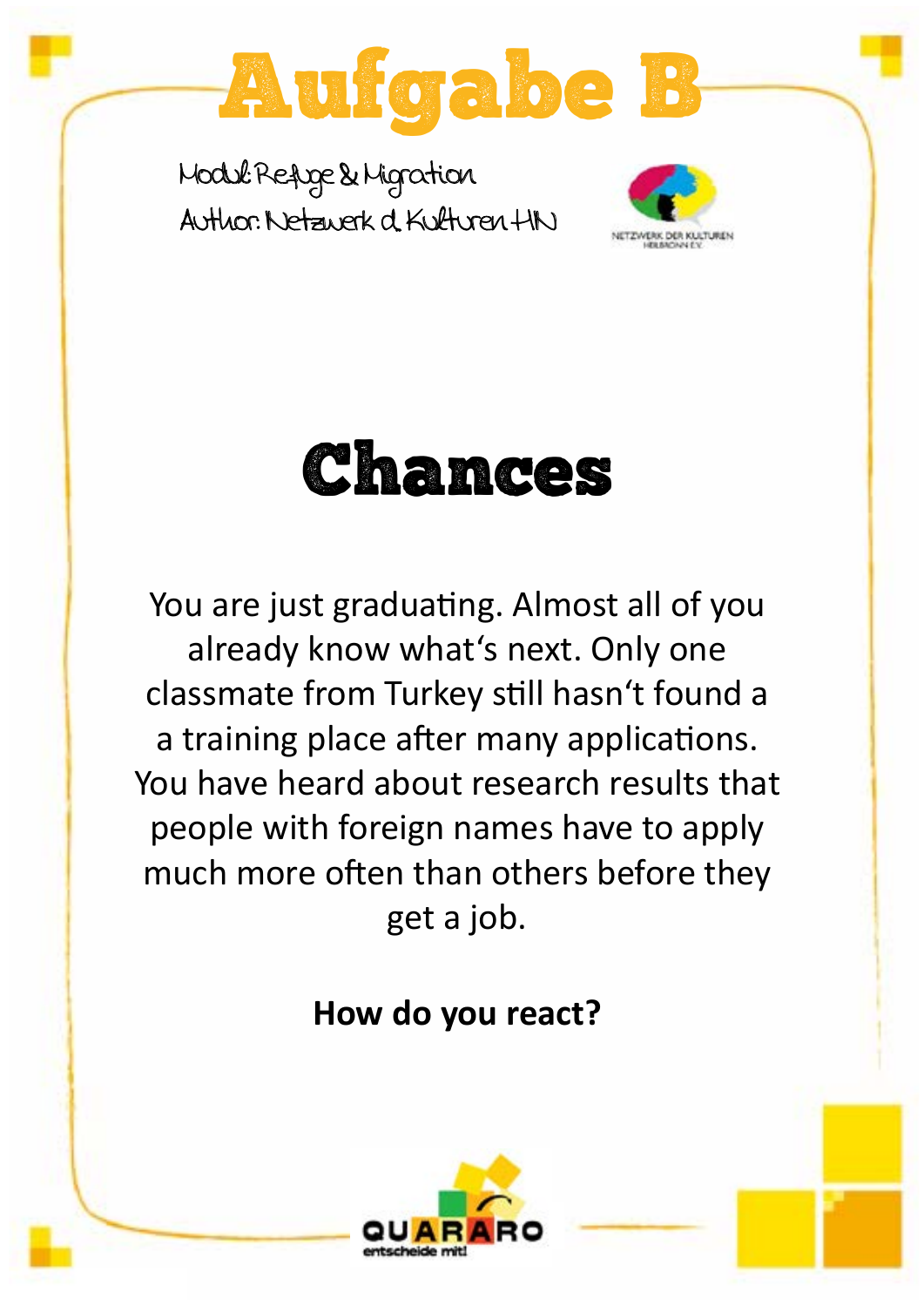

Modul: Refuge & Migration Author:: Netzwerk d. Kulturen HN Resources: Game material C1



Flat for rent!

You are a big family and decisions are made together. The flat in the attic of your house is for rent and you are to decide who will live there next.

**Which of the four applicants do you want to rent to?**

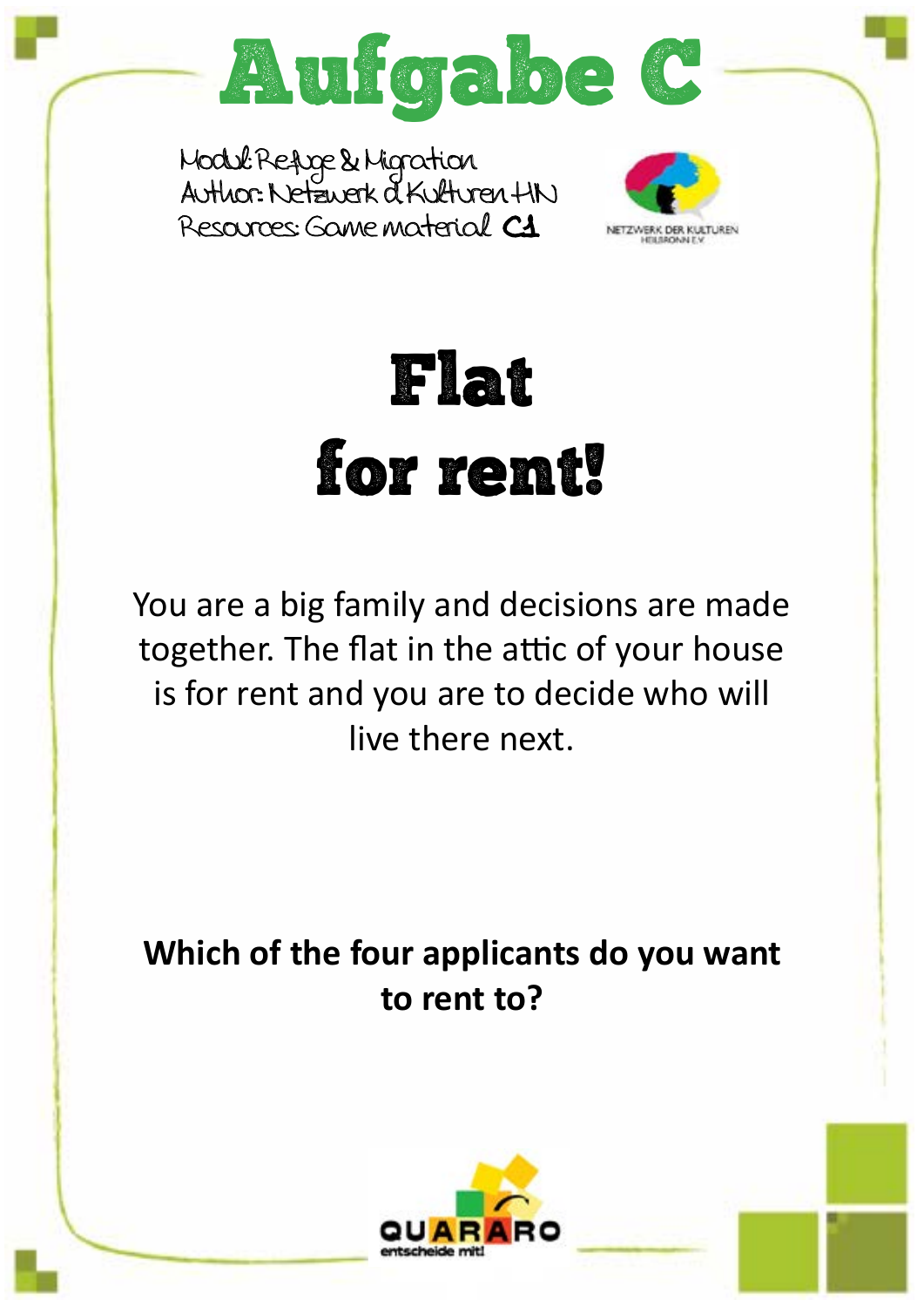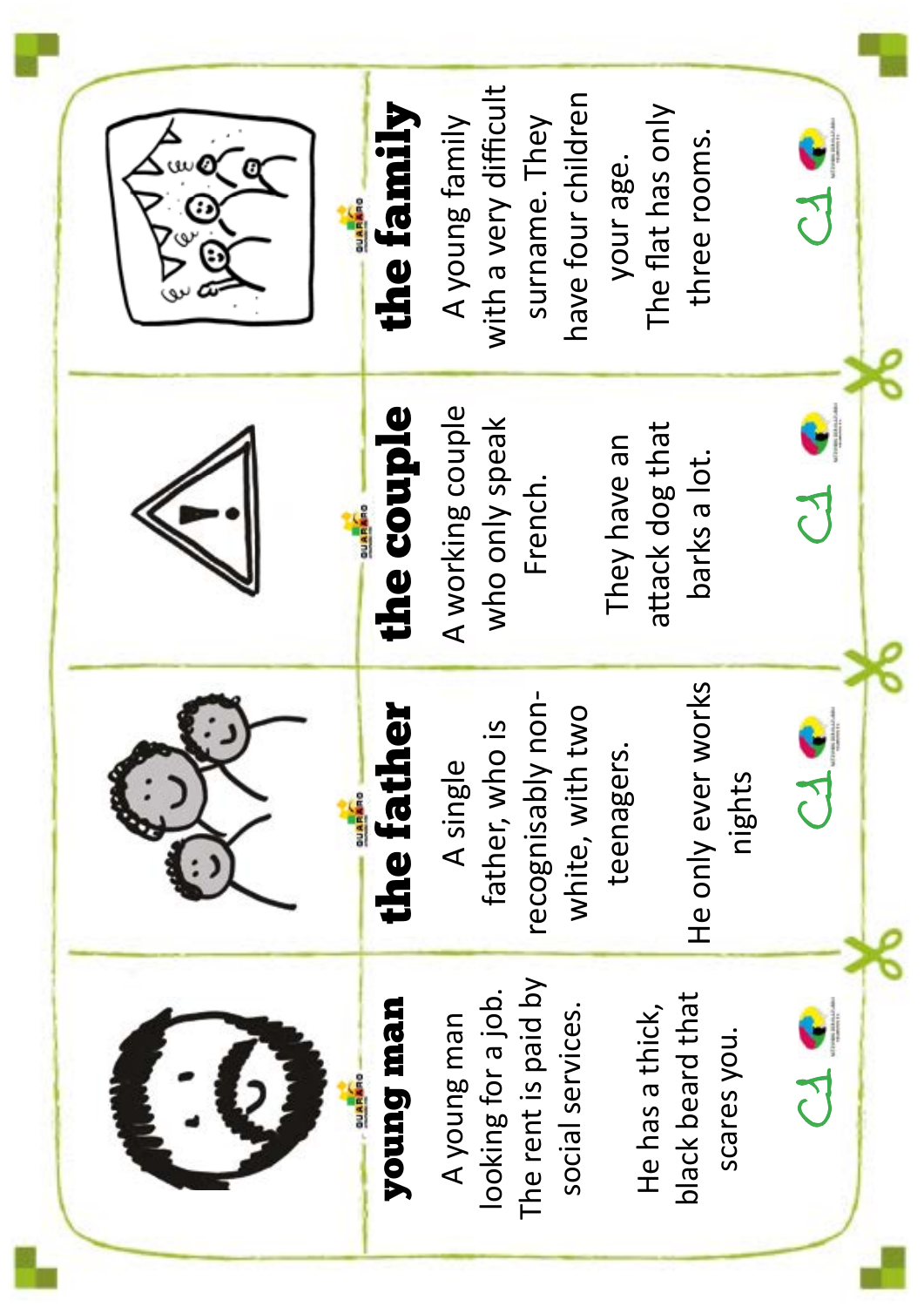

Modul: Refuge & Migration Author:: Netzwerk d. Kulturen HN Resources: Game material C2



# Where are you from?

Your friend is constantly asked where she comes from, even though she was born in Germany. It annoys her. You know that's what people mean when they say she doesn't belong here. That's racist.

**Which of the four ways do you choose to respond?**

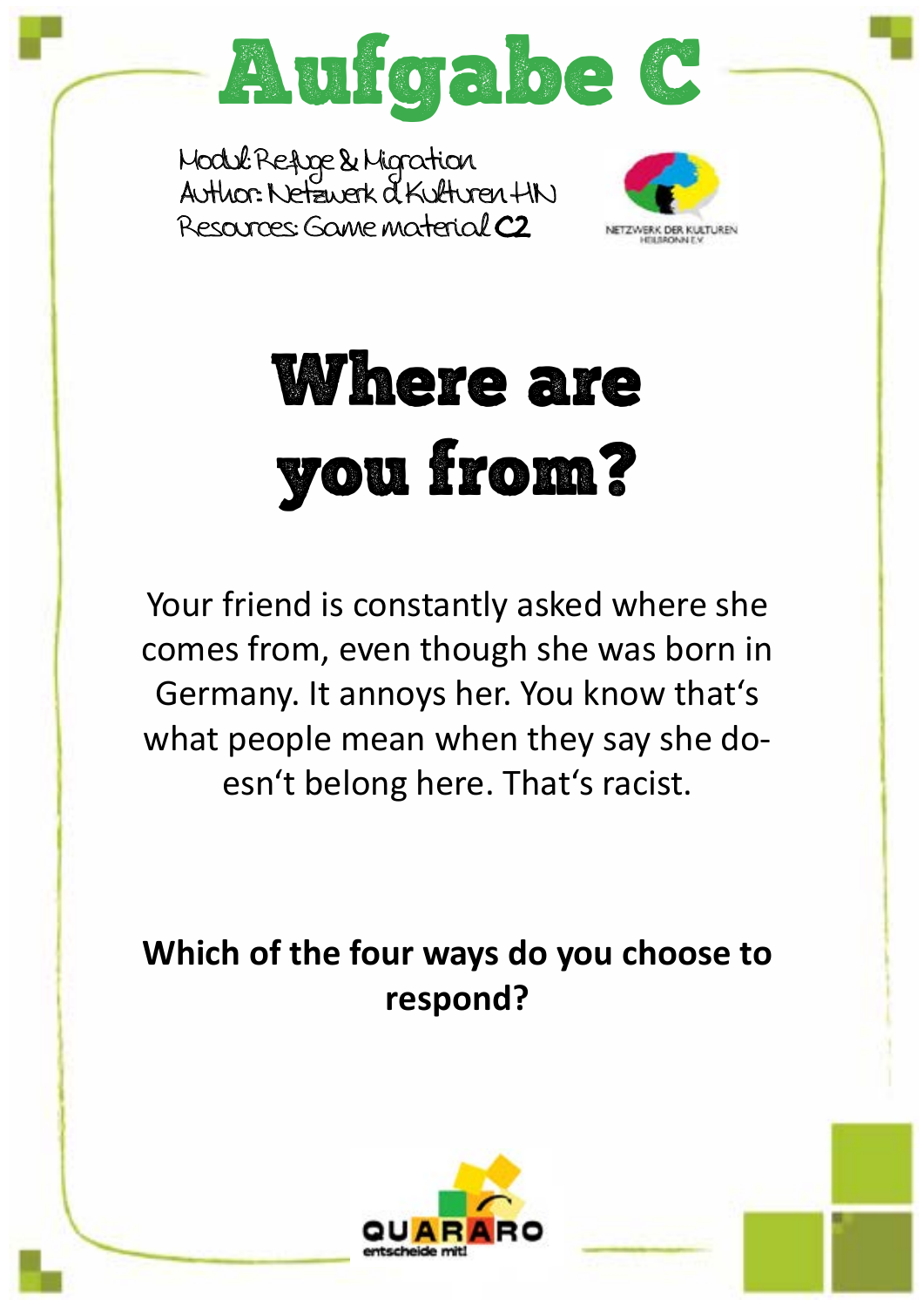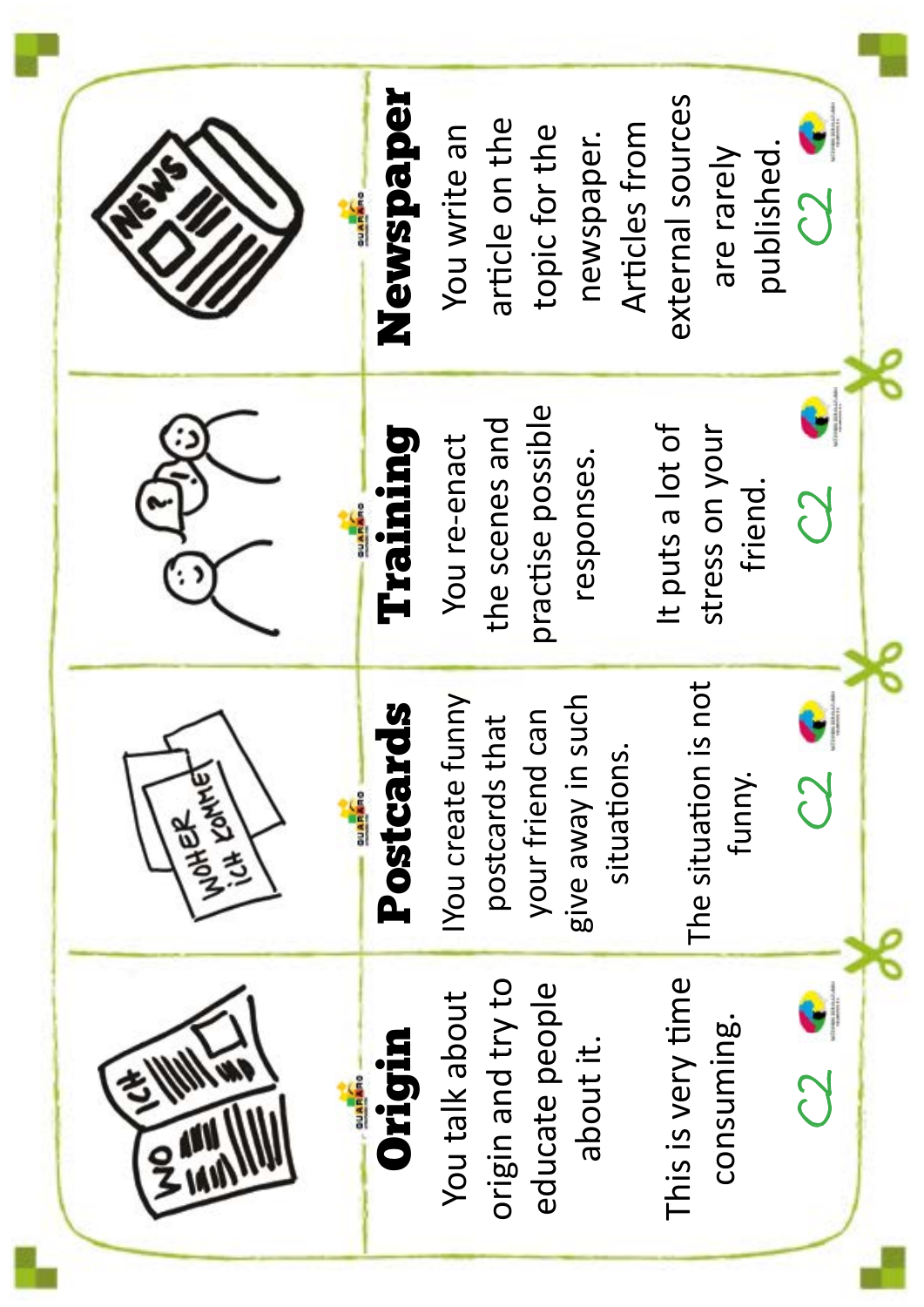

Modul: Refuge & Migration Author:: Netzwerk d. Kulturen HN Resources: Game material C3



# The Immigration **Office**

Your friend went to the town hall to apply for important documents. Your friend speaks little German. The official was very unfriendly.

**Which of the four options would you like to respond with?**

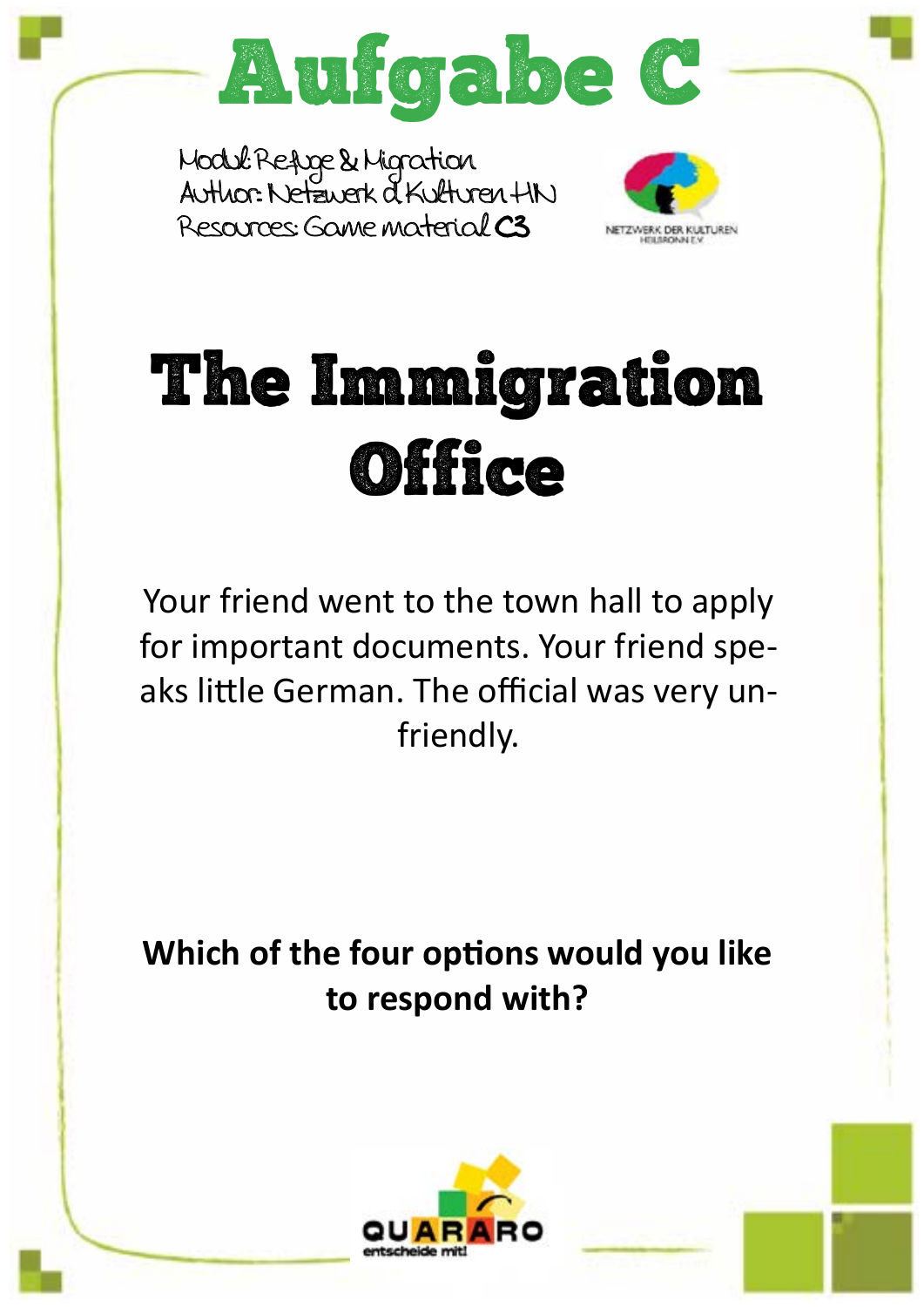|                                          | <b>Spy</b><br><b>DUARANO</b> | You make a video   | of your next visit | and post it on | tiktok.        | For this, your             | friend has to   | experience the | situation again. | $\mathcal{C}^2$ |  |
|------------------------------------------|------------------------------|--------------------|--------------------|----------------|----------------|----------------------------|-----------------|----------------|------------------|-----------------|--|
|                                          | <b>Tetter</b><br>OUARARO     | You write a letter | of complaint.      |                | You have never | written such a             | letter before.  |                |                  | ू<br>१          |  |
|                                          | Research<br><b>OUARINO</b>   | You prepare        | for the next       | interview.     |                | <b>D</b><br>You have to do | lot of researcl |                |                  | $\frac{1}{2}$   |  |
| DUDER<br><b>RATHAN</b><br><b>COARING</b> | together                     | You go together    | to the town hall   | to help him.   | In return,     | everyone misses            | an important    | maths test.    |                  | $\frac{2}{3}$   |  |

Ť.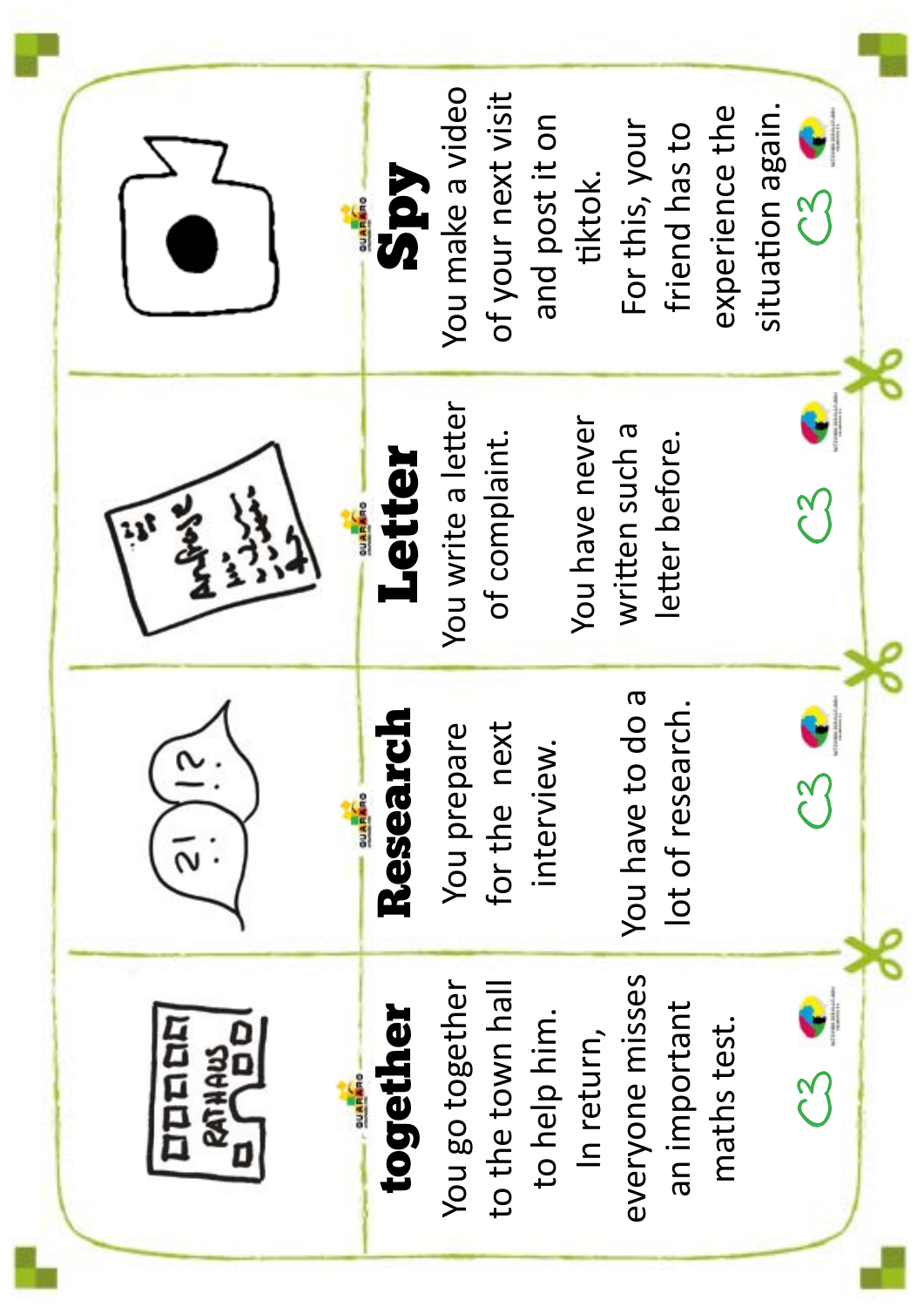

Modul: Refuge & Migration Author:: Netzwerk d. Kulturen HN Resources: Game material D1



## The Chase

After school, your friend from Cameroon is followed and threatened by a group of radical right-wing youths.

**You have to react quickly. What are your three most important steps?**

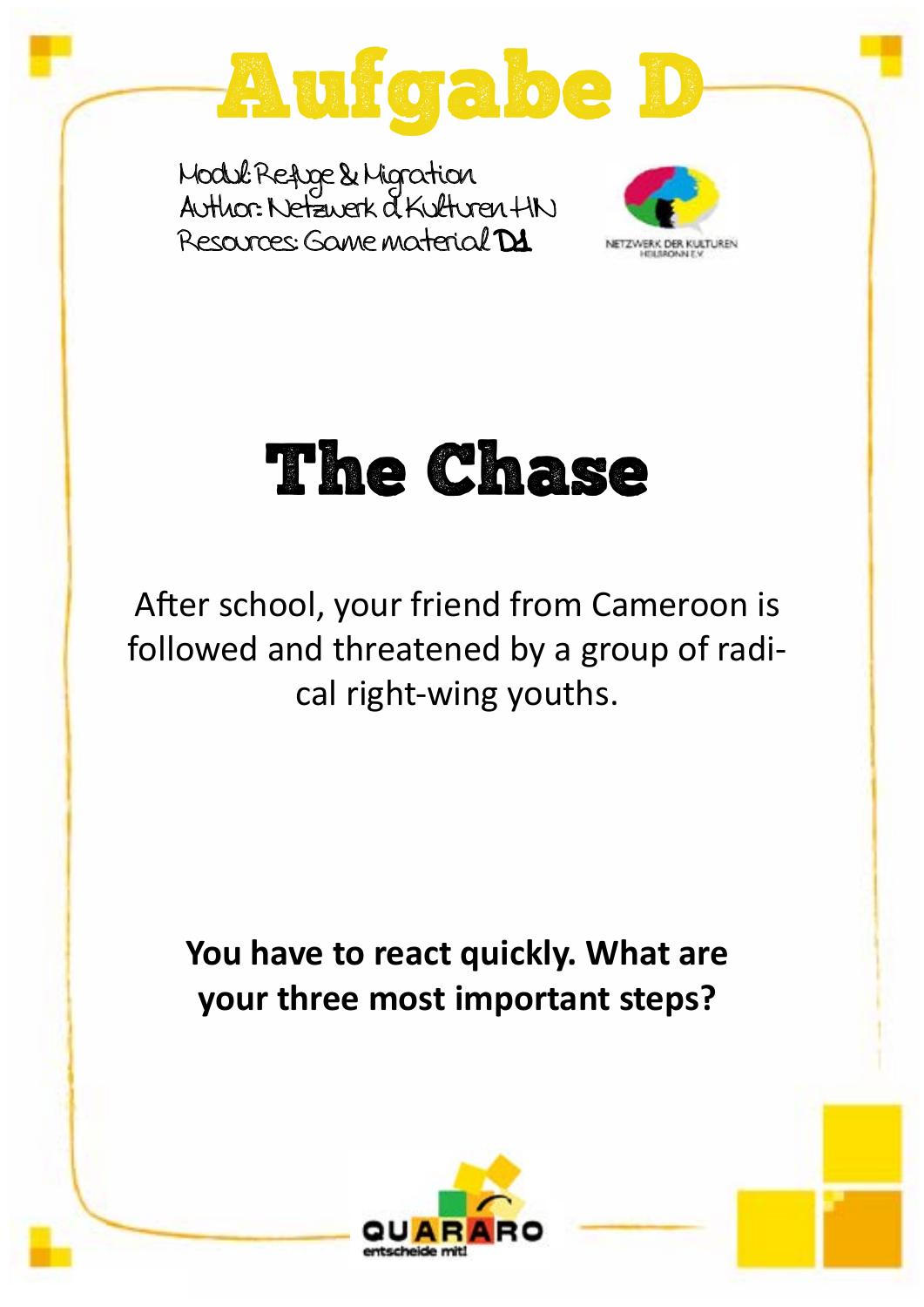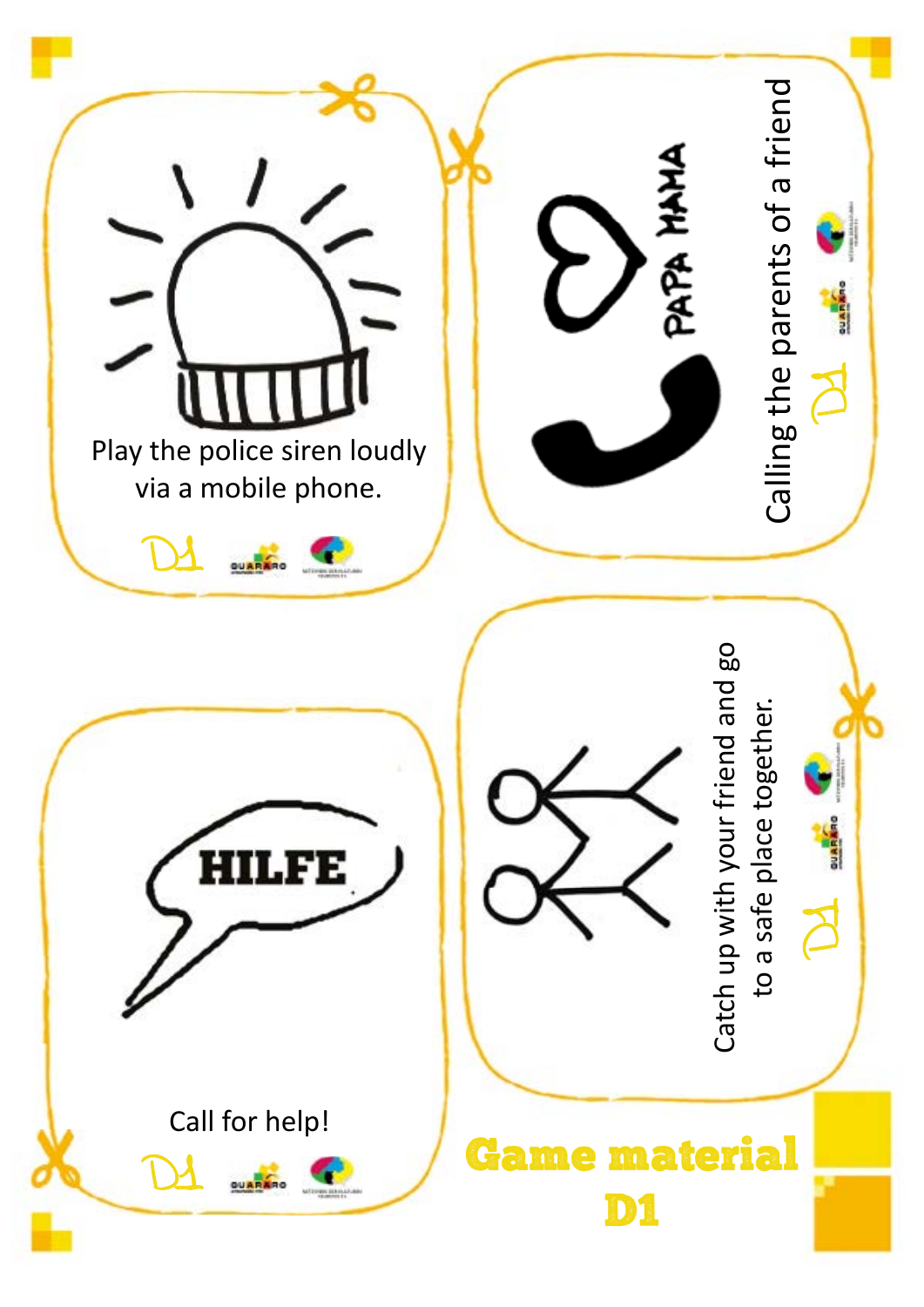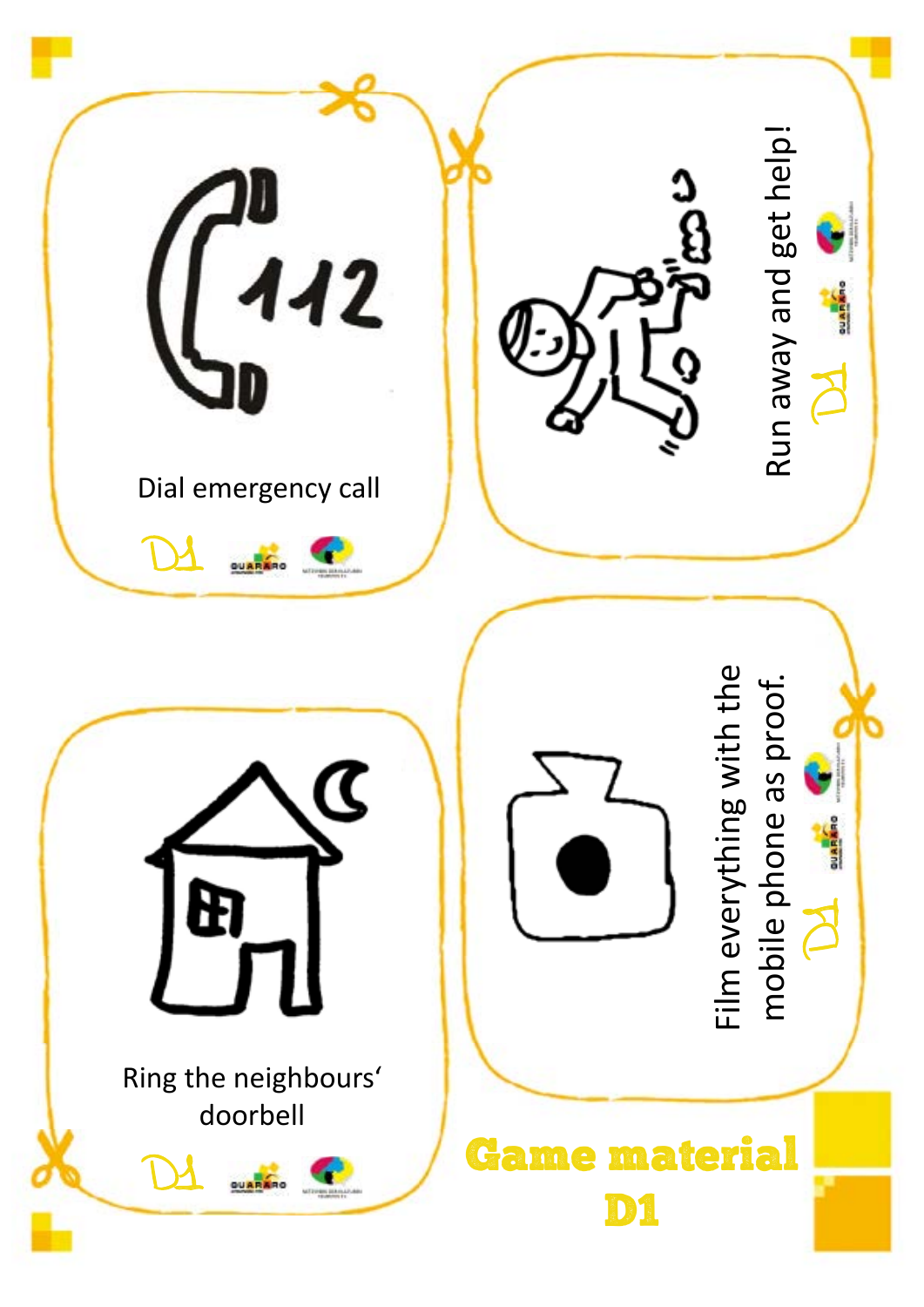

Modul: Refuge & Migration Author:: Netzwerk d. Kulturen HN Resources: Game material D2



# The Escape

A war suddenly breaks out in your country. You must flee!

> **What are the three most important things you take with you?**

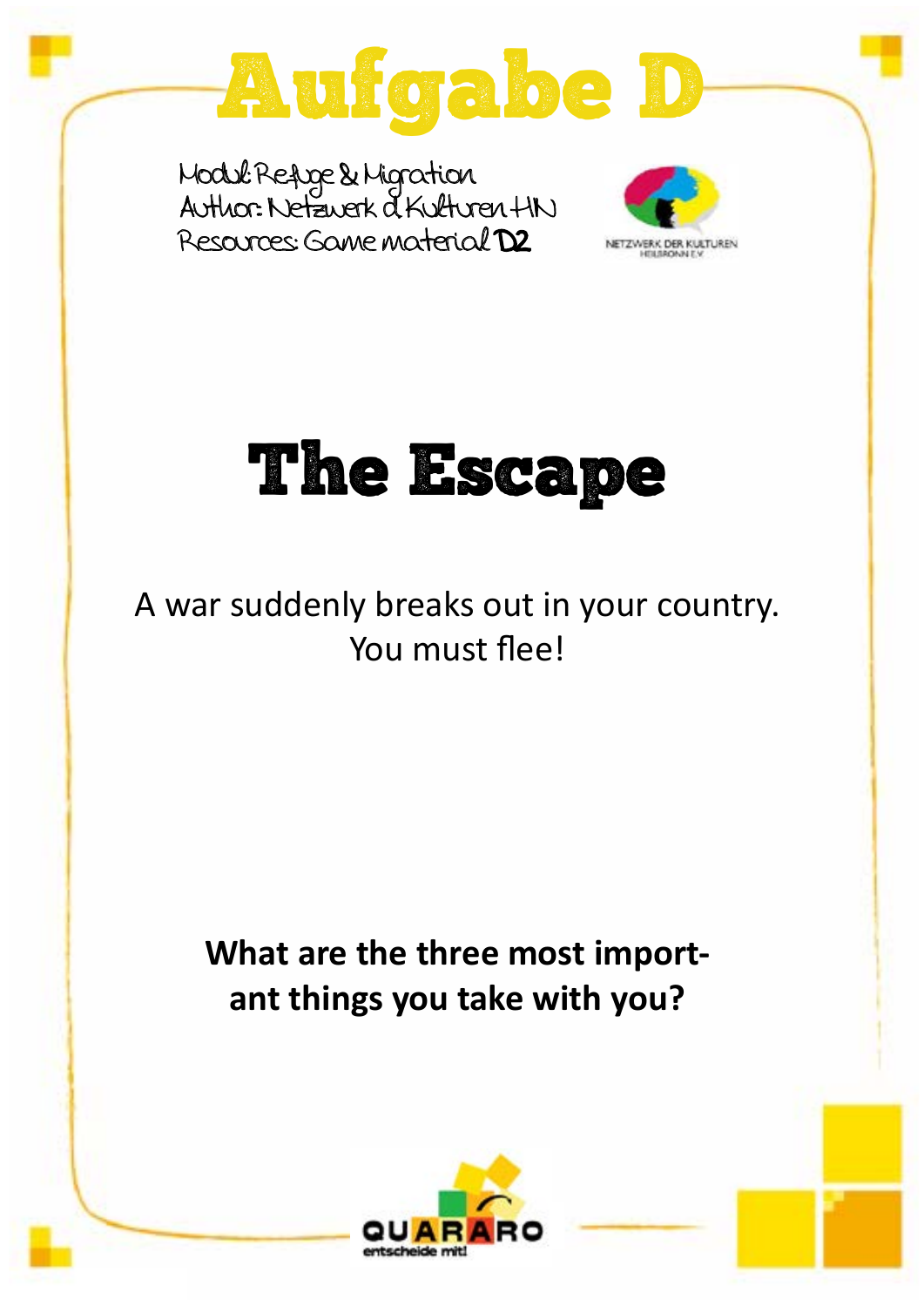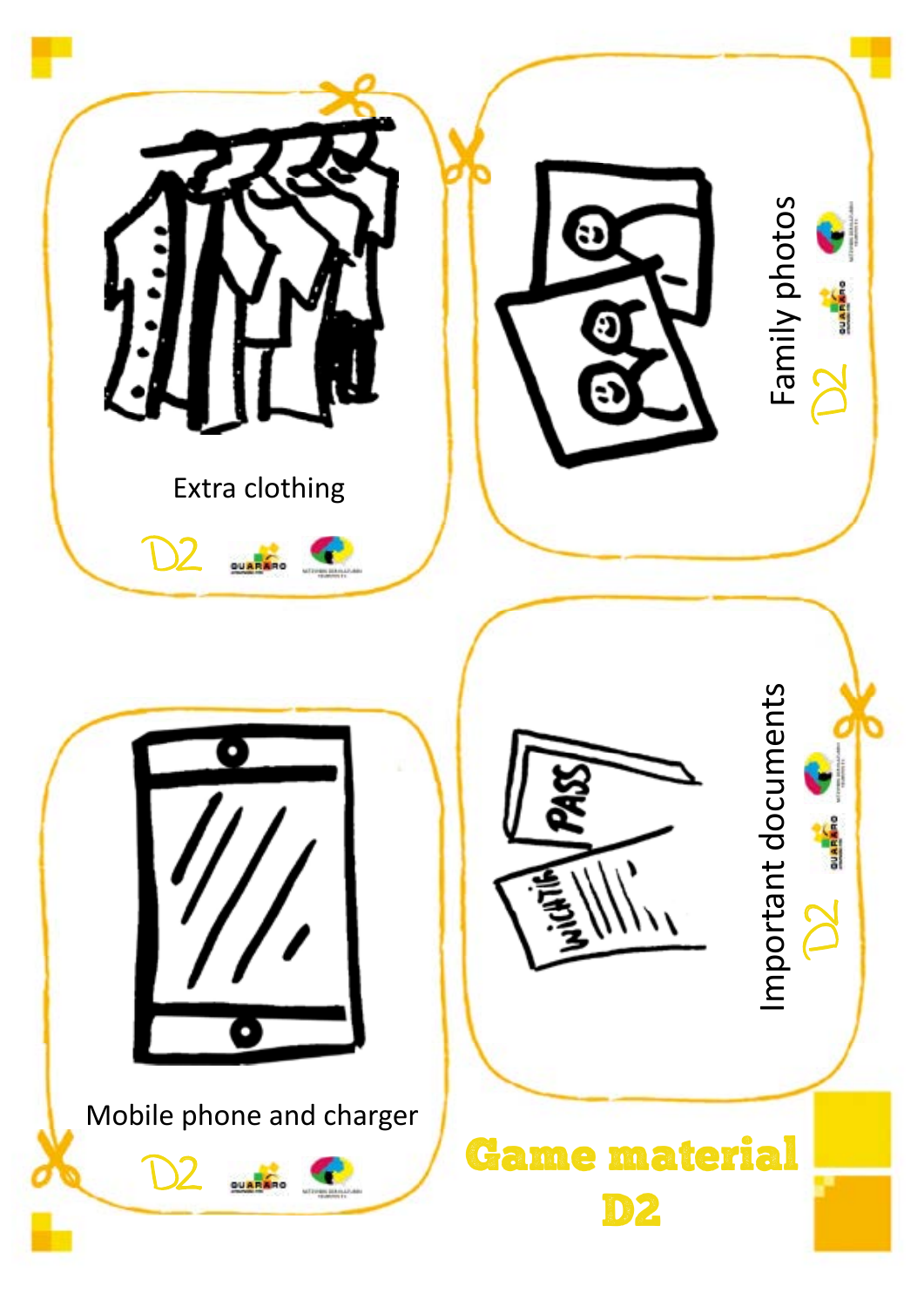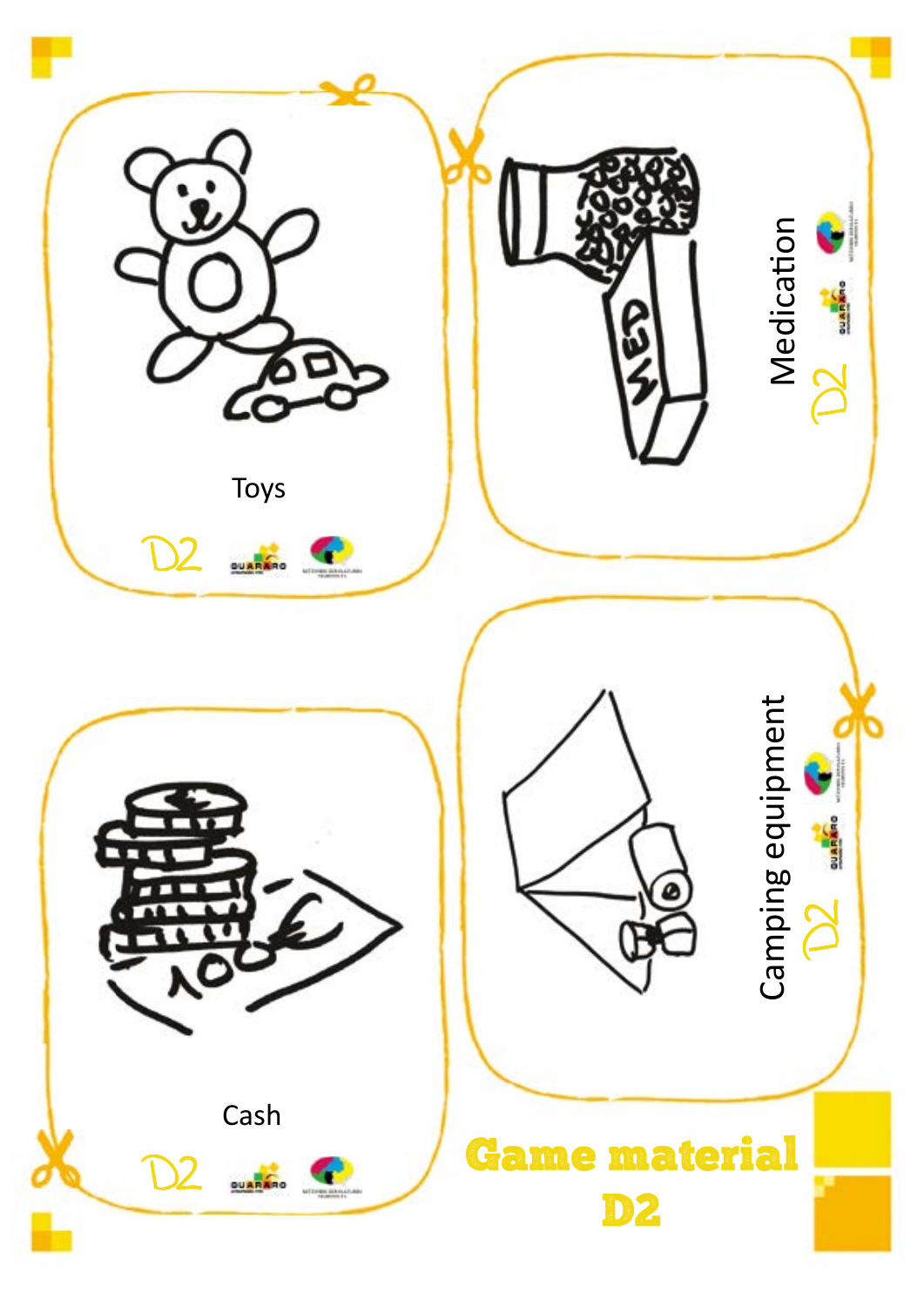

Modul: Refuge & Migration Author:: Netzwerk d. Kulturen HN Resources: Game material D3



## The Insult

You are in a new country and don't speak the language very well yet. In town, an old man comes up to you and starts swearing at you.

**What are your first three reactions?**

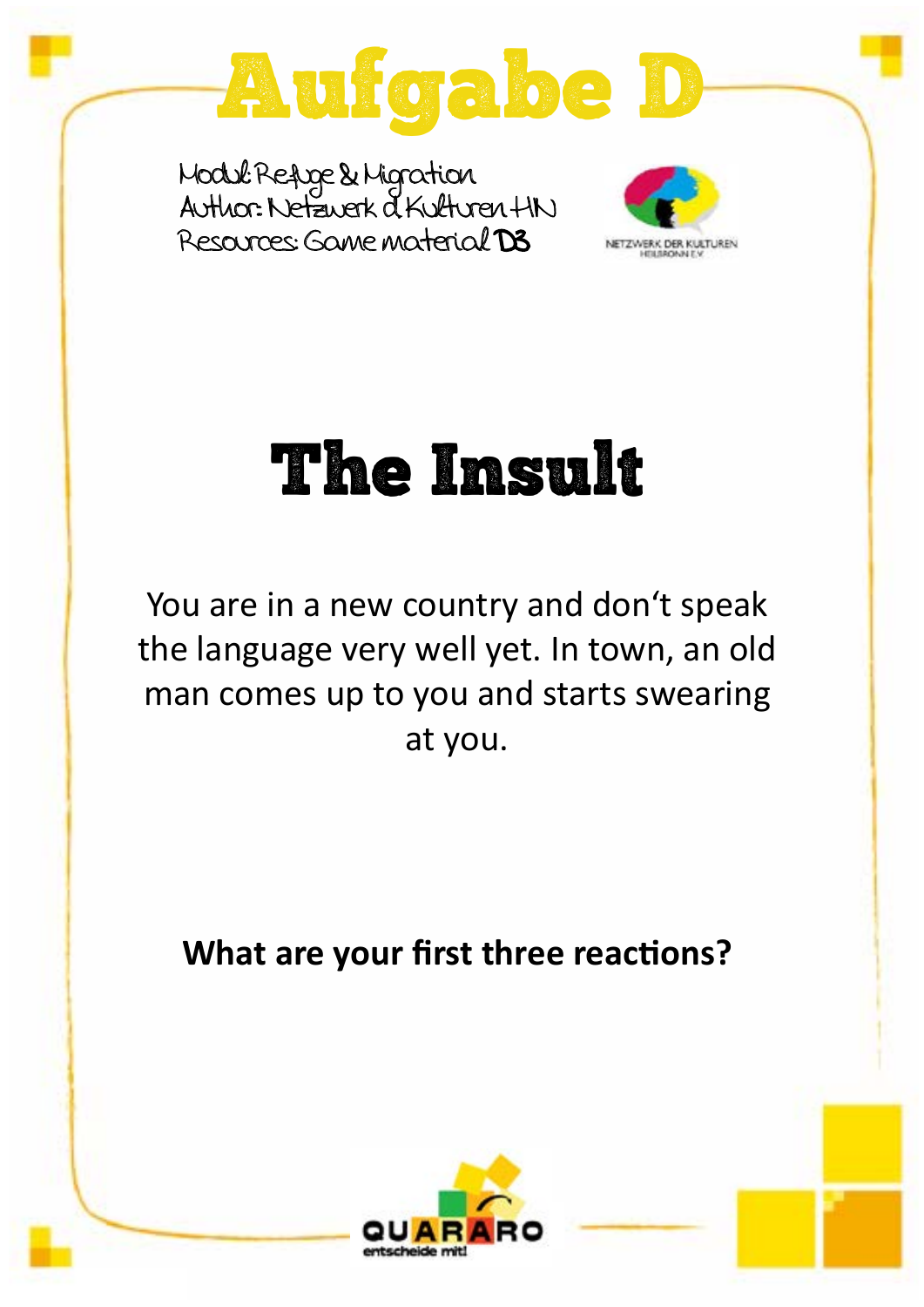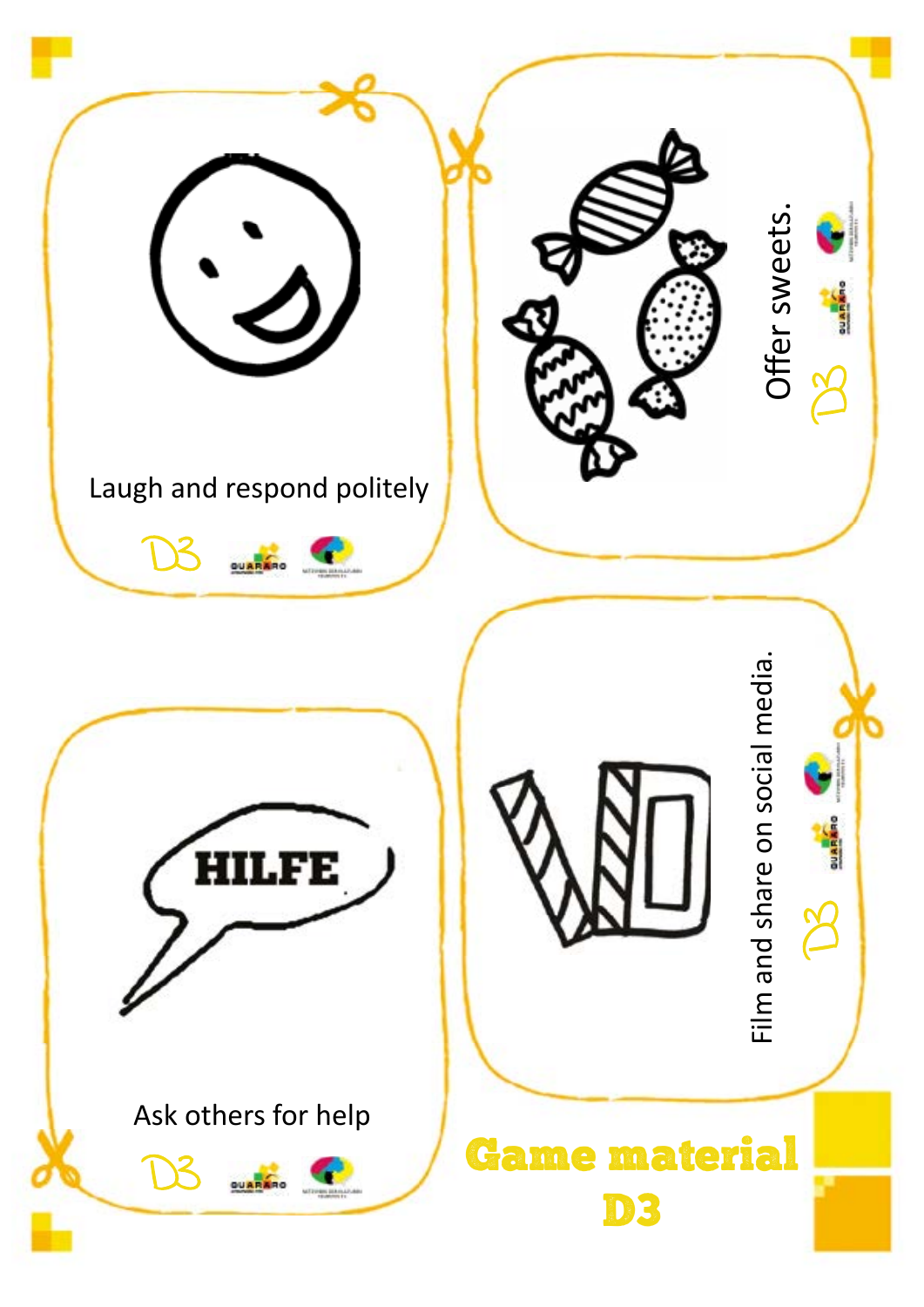